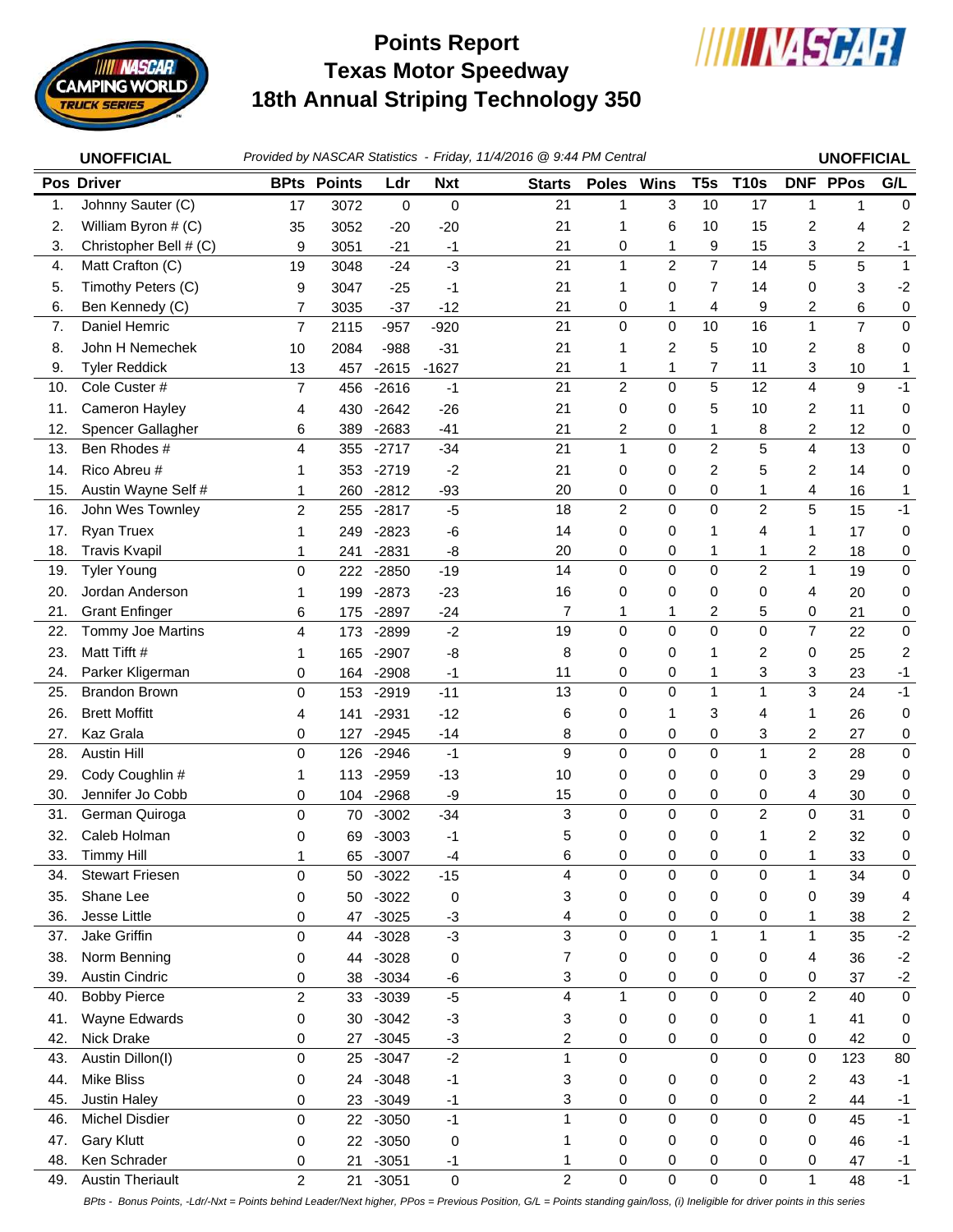|            | Pos Driver                         | <b>BPts</b>      | <b>Points</b> | Ldr                | <b>Nxt</b>        | <b>Starts</b>        | <b>Poles</b> | <b>Wins</b>      | T <sub>5s</sub>     | <b>T10s</b>      |                  | <b>DNF PPos</b> | G/L          |
|------------|------------------------------------|------------------|---------------|--------------------|-------------------|----------------------|--------------|------------------|---------------------|------------------|------------------|-----------------|--------------|
| 50.        | <b>Chris Fontaine</b>              | 0                | 21            | $-3051$            | 0                 | $\overline{2}$       | 0            | 0                | 0                   | 0                | $\overline{c}$   | 49              | $-1$         |
| 51.        | Casey Smith                        | 0                | 21            | $-3051$            | 0                 | $\overline{c}$       | 0            | 0                | 0                   | 0                | 0                | 61              | 10           |
| 52.        | <b>Matt Mills</b>                  | $\Omega$         | 20            | $-3052$            | $-1$              | 3                    | 0            | 0                | 0                   | $\mathbf 0$      | 0                | 55              | 3            |
| 53.        | Spencer Boyd                       | 0                | 19            | $-3053$            | -1                | $\overline{2}$       | 0            | 0                | 0                   | 0                | 1                | 50              | $-3$         |
| 54.        | Jr Heffner                         | 0                | 18            | $-3054$            | $-1$              | 1                    | 0            | 0                | 0                   | 0                | 0                | 51              | $-3$         |
| 55.        | <b>Enrique Contreras</b>           | 0                | 18            | $-3054$            | $\mathbf 0$       | $\overline{2}$       | 0            | 0                | $\mathbf 0$         | $\mathbf 0$      | $\mathbf{1}$     | 52              | $-3$         |
| 56.        | Sheldon Creed                      | 0                | 17            | $-3055$            | -1                | 1                    | 0            | 0                | 0                   | 0                | 0                | 53              | $-3$         |
| 57.        | <b>Carlos Contreras</b>            | 0                | 17            | $-3055$            | 0                 | 4                    | 0            | 0                | 0                   | 0                | 3                | 54              | $-3$         |
| 58.        | <b>Bryce Napier</b>                | 0                | 15            | $-3057$            | $-2$              | $\overline{c}$       | 0            | 0                | 0                   | $\mathbf 0$      | $\mathsf 0$      | 56              | $-2$         |
| 59.        | <b>Timothy Viens</b>               | 0                | 15            | $-3057$            | 0                 | 3                    | 0            | 0                | 0                   | 0                | 2                | 57              | $-2$         |
| 60.        | Kyle Martel                        | 0                | 14            | $-3058$            | $-1$              | 1                    | 0            | 0                | 0                   | 0                | 0                | 58              | $-2$         |
| 61.        | <b>Brady Boswell</b>               | 0                | 12            | $-3060$            | $-2$              | 1                    | 0            | 0                | 0                   | $\mathbf 0$      | 0                | 59              | $-2$         |
| 62.        | Caleb Roark                        | 0                | 12            | $-3060$            | 0                 | 8                    | 0            | 0                | 0                   | 0                | 8                | 60              | $-2$         |
| 63.        | Harrison Burton                    | 0                | 11            | $-3061$            | -1                | 1                    | 0            | 0                | 0                   | 0                | 0                | 62              | $-1$         |
| 64.        | Alon Day                           | 0                | 9             | $-3063$            | $-2$              | 1                    | 0            | 0                | 0                   | 0                | 0                | 63              | $-1$         |
| 65.        | Cj Faison                          | 0                | 8             | $-3064$            | $-1$              | 1                    | 0            | 0                | 0                   | 0                | 0                | 64              | $-1$         |
| 66.        | Derek Scott Jr.                    | 0                | 8             | $-3064$            | 0                 | 1                    | 0            | 0                | 0                   | 0                | 0                | 65              | $-1$         |
| 67.        | Ryan Lynch                         | 0                | 7             | $-3065$            | $-1$              | 1                    | 0            | 0                | 0                   | 0                | 0                | 66              | $-1$         |
| 68.        | Justin Fontaine                    | 0                | 7             | $-3065$            | 0                 | 1                    | 0            | 0                | 0                   | 0                | 0                | 67              | $-1$         |
| 69.        | Korbin Forrister                   | 0                | 6             | $-3066$            | $-1$              | 1                    | 0            | 0                | 0                   | 0                | 1                | 68              | $-1$         |
| 70.        | Joshua Reeves                      | 0                | 5             | $-3067$            | $-1$              | 1                    | 0            | 0                | 0                   | 0                | 0                | 69              | $-1$         |
| 71.        | Kevin Donahue                      | 0                | 3             | $-3069$            | $-2$              | 1                    | 0            | 0                | 0                   | 0                | 1                | 70              | $-1$         |
| 72.        | <b>Justin Shipley</b>              | 0                | 2             | $-3070$            | $-1$              | 1                    | 0            | 0                | 0                   | 0                | 1                | 71              | $-1$         |
| 73.        | Akinori Ogata                      | 0                | 2             | $-3070$            | $\mathbf 0$       | 1                    | 0            | 0                | 0                   | $\mathbf 0$      | 0                | 72              | $-1$         |
| 74.        | Kyle Donahue                       | 0                | 2             | $-3070$            |                   | 1                    | 0            | 0                | 0                   | 0                | 1                |                 | $-1$         |
| 75.        | <b>Andy Seuss</b>                  |                  |               |                    | 0                 | 1                    | 0            | 0                | 0                   | 0                | 1                | 73              |              |
| 76.        | Josh White                         | 0<br>$\Omega$    | 1<br>1        | $-3071$<br>$-3071$ | -1<br>$\mathbf 0$ | 1                    | 0            | 0                | 0                   | $\mathbf 0$      | $\mathbf{1}$     | 74<br>75        | $-1$<br>$-1$ |
|            |                                    |                  |               |                    |                   |                      |              |                  |                     |                  |                  |                 |              |
| 77.        | Kyle Busch(I)                      | 0                | 0             | $-3072$            | -1                | 4                    | 0            | 2                | 3                   | 3                | 1                | 76              | -1           |
| 78.<br>79. | Kyle Larson(I)<br>Daniel Suarez(I) | 0<br>$\mathbf 0$ | 0             | $-3072$            | $-1$<br>$-1$      | $\overline{c}$<br>11 | 0<br>1       | 1<br>0           | 2<br>$\overline{2}$ | 2<br>4           | 0<br>3           | 77<br>78        | $-1$<br>$-1$ |
|            | Chase Elliott(I)                   |                  | 0             | $-3072$            |                   |                      |              |                  |                     |                  |                  |                 |              |
| 80.        |                                    | 0                | 0             | $-3072$            | $-1$              | 1                    | 1            | 0                | 1                   | 1                | 0                | 79              | $-1$         |
| 81.<br>82. | Clint Bowyer(I)                    | 0                | 0             | $-3072$            | -1                | 1<br>1               | 0<br>0       | 0<br>0           | 1<br>$\mathbf{1}$   | 1<br>1           | 0<br>$\mathbf 0$ | 80              | $-1$<br>$-1$ |
|            | Erik Jones(I)                      | $\mathbf 0$      | 0             | $-3072$            | $-1$              |                      |              |                  |                     |                  |                  | 81              |              |
| 83.        | Brandon Jones(I)                   | $\pmb{0}$        | $\pmb{0}$     | $-3072$            | $-1$              | 5                    | $\pmb{0}$    | $\pmb{0}$        | 0                   | $\overline{c}$   | $\mathbf 0$      | 82              | $-1$         |
| 84.        | Scott Lagasse Jr.(I)               | 0                | 0             | $-3072$            | $-1$              | 1<br>$\overline{2}$  | 0<br>0       | 0<br>0           | 0<br>0              | 1<br>$\pmb{0}$   | 0<br>0           | 83              | $-1$<br>$-1$ |
| 85.        | Bobby Gerhart(I)                   | 0                | 0             | $-3072$            | $-1$              |                      |              |                  |                     |                  |                  | 84              |              |
| 86.        | Dylan Lupton(I)                    | 0                | 0             | $-3072$            | $-1$              | 1                    | 0            | 0                | 0                   | 0                | 0                | 85              | $-1$         |
| 87.        | Cole Whitt(I)<br>Josh Berry(I)     | 0                | 0             | $-3072$            | $-1$              | 1<br>$\mathbf{1}$    | 0<br>0       | 0<br>0           | 0<br>$\mathbf 0$    | 0                | 0                | 86              | $-1$         |
| 88.        |                                    | $\mathbf 0$      | 0             | $-3072$            | $-1$              |                      |              |                  |                     | $\mathbf 0$      | 0                | 87              | $-1$         |
| 89.        | D J Kennington(I)                  | 0                | 0             | $-3072$            | $-1$              | $\overline{c}$       | 0            | 0                | 0                   | 0                | 0                | 88              | $-1$         |
| 90.        | B J McLeod(I)                      | 0                | 0             | $-3072$            | $-1$              | 1<br>$\mathbf{1}$    | 0<br>0       | 0<br>$\mathsf 0$ | 0<br>$\mathbf 0$    | 0<br>$\mathbf 0$ | 0<br>0           | 89              | $-1$<br>$-1$ |
| 91.        | Ross Chastain(I)                   | 0                | 0             | $-3072$            | $-1$              |                      |              |                  |                     |                  |                  | 90              |              |
| 92.        | Cody Ware(I)                       | 0                | 0             | $-3072$            | $-1$              | $\overline{c}$       | 0            | 0                | 0                   | 0                | 0                | 91              | $-1$         |
| 93.        | Reed Sorenson(I)                   | 0                | 0             | $-3072$            | -1                | 5                    | 0            | 0                | 0                   | 0                | 3                | 92              | $-1$         |
| 94.        | Garrett Smithley(I)                | 0                | 0             | $-3072$            | $-1$              | 3                    | 0            | 0                | 0                   | 0                | 0                | 93              | $-1$         |
| 95.        | Ray Black Jr.(I)                   | 0                | 0             | $-3072$            | $-1$              | 1                    | 0            | 0                | 0                   | 0                | 0                | 94              | $-1$         |
| 96.        | Ryan Ellis(I)                      | 0                | 0             | $-3072$            | $-1$              | 4                    | 0            | 0                | 0                   | 0                | 3                | 95              | $-1$         |
| 97.        | Todd Peck(I)                       | 0                | 0             | $-3072$            | $-1$              | 3                    | 0            | 0                | 0                   | 0                | $\mathbf{1}$     | 96              | $-1$         |
| 98.        | Justin Marks(I)                    | 0                | 0             | $-3072$            | $-1$              | 1                    | 0            | 0                | 0                   | 0                | 0                | 97              | $-1$         |
| 99.        | J J Yeley(I)                       | 0                | 0             | $-3072$            | $-1$              | 1                    | 0            | 0                | 0                   | 0                | 0                | 98              | $-1$         |
| 100.       | Paige Decker(I)                    | $\mathbf 0$      | 0             | $-3072$            | $-1$              | $\mathbf{1}$         | 0            | 0                | $\mathbf 0$         | $\mathbf 0$      | $\mathsf 0$      | 99              | $-1$         |
| 101.       | Claire Decker(I)                   | 0                | 0             | $-3072$            | $-1$              | $\overline{c}$       | 0            | 0                | 0                   | 0                | 1                | 100             | $-1$         |
| 102.       | Josh Wise(I)                       | 0                | 0             | $-3072$            | $-1$              | 1                    | 0            | 0                | 0                   | 0                | 1                | 101             | $-1$         |
| 103.       | Mike Harmon(I)                     | 0                | 0             | $-3072$            | $-1$              | $\mathbf{1}$         | 0            | 0                | 0                   | $\mathbf 0$      | $\mathbf{1}$     | 102             | $-1$         |
| 104.       | Sean Corr                          | 0                | 0             | $-3072$            | $-1$              | 1                    | 0            | 0                | 0                   | 0                | 1                | 103             | $-1$         |
| 105.       | Brandon Hightower(I)               | $\pmb{0}$        | 0             | $-3072$            | $-1$              | 1                    | 0            | 0                | 0                   | 0                | 1                | 104             | $-1$         |

*BPts - Bonus Points, -Ldr/-Nxt = Points behind Leader/Next higher, PPos = Previous Position, G/L = Points standing gain/loss, (i) Ineligible for driver points in this series*